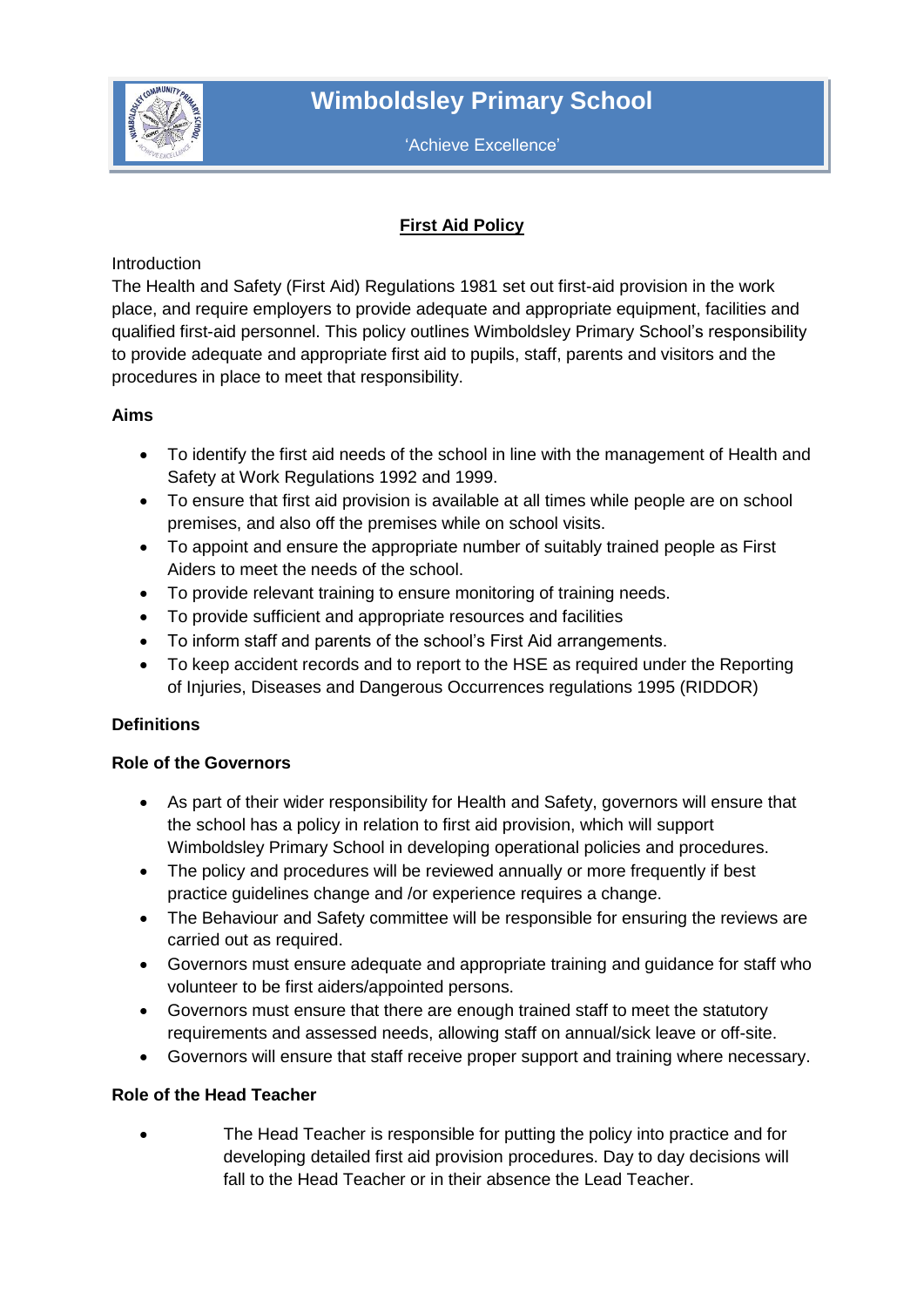- The Head Teacher will make sure that all staff and parents are aware of this policy and procedures for dealing with incidents where first aid provision is required. The Head Teacher should also make sure that the appropriate systems for information sharing are followed.
- The Head Teacher should verify that there is appropriate insurance cover for staff who provide first aid support within the school setting.
- The Head Teacher will consider the findings of the risk assessment in deciding on the number of first-aid personnel required, in particular the needs of specific times, places and activities (for example)
	- Off-site PE
	- School Trips
	- DT/Art activities
	- Adequate provision in case of absence, including trips
	- Out of hours provision e.g. clubs, events
- Arrangements should be made to made to ensure that the required level of cover of both First Aiders and Appointed Persons is available at all times when people are on the school premises, allowing also for absences due to leave, training, sickness, etc.
- The Head Teacher will ensure that staff receive appropriate training to ensure the policy can be implemented within Wimboldsley Primary School.
- The Head Teacher will ensure that there are sufficient members of staff employed and appropriately trained to meet the first aid provision needs of the school and that there are sufficient resources (especially numbers and locations of First Aid containers) available to meet first aid provision needs.

# **Responsibility of staff**

- Staff are expected to use their best endeavours at all times, particularly in emergencies, to secure the welfare of the pupils at the school in the same way that parents might be expected to act towards their children.
- Staff are required to make themselves familiar with and adhere to the school policy on first aid provision. Staff should be aware of the likelihood of an emergency arising and what action to take if one occurs. In general, the consequences of taking no action are likely to be more serious than those trying to assist in an emergency.
- Staff will act as the Appointed Person at the scene where first aid is being provided by a First Aider
- Staff undertaking First Aid responsibilities are doing so on a voluntary basis.
- Staff nominated as First Aiders should identify where they require training and raise this at an appropriate level for action. Staff already trained should request re-training/qualification in a timely manner
- Staff should ensure that when necessary accurate written records are made in the school Accident Records book
- Staff should always seek advice and guidance from a qualified first aider if they have any concerns about the provision of first aid within the school setting.
- Educational visits staff will consider what reasonable adjustments they may need to make to enable the young person with medical needs to participate fully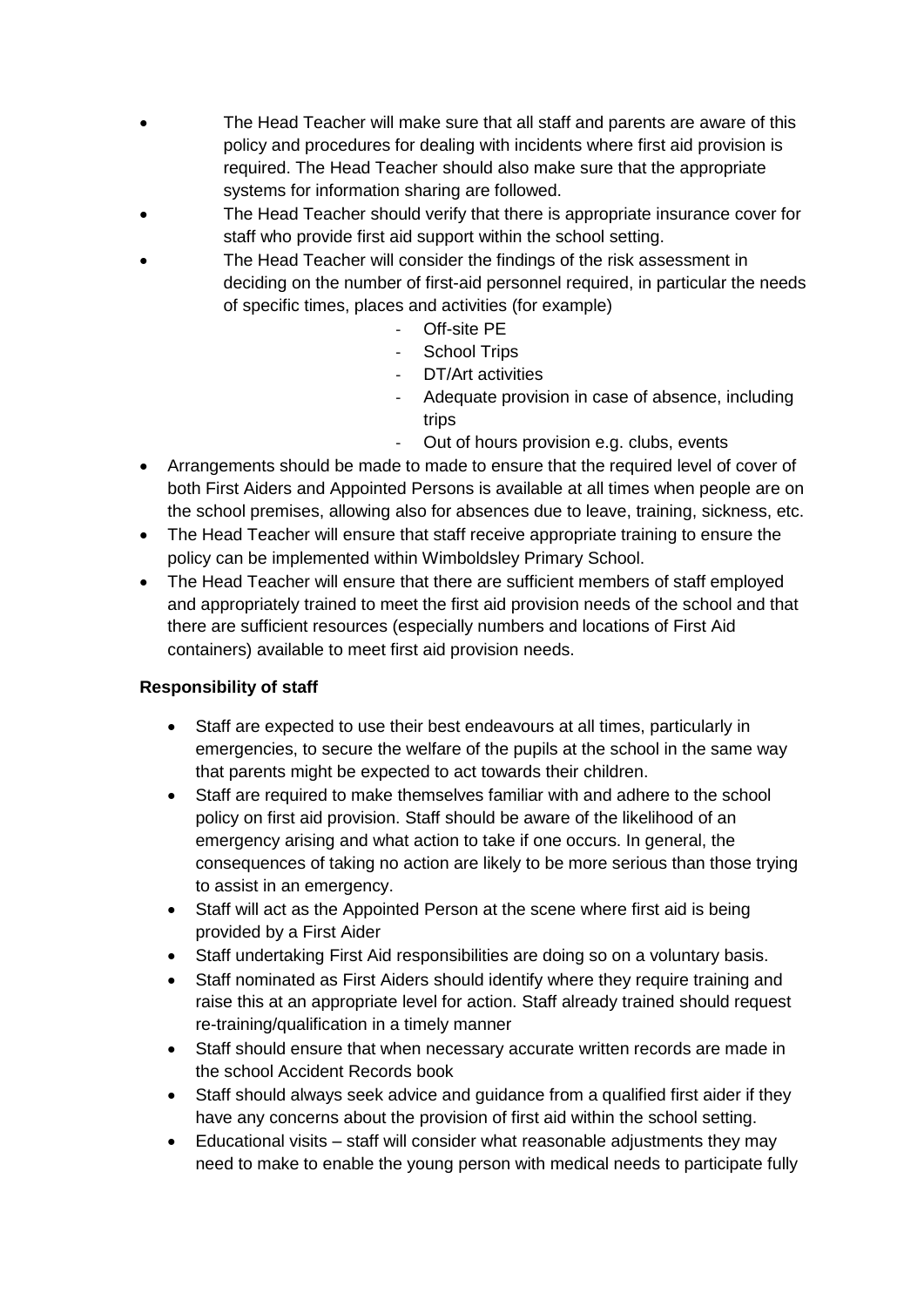and safely on visits. A copy of an individual's health care plan is always available during visits to ensure provision of prescribed care in the event of an emergency.

### **First Aiders**

First aiders must complete a training course approved by the Health and Safety Executive (HSE)

At school, the main duties of the first aider are to:

1. Give immediate help to casualties with common injuries or illnesses and those arising from specific hazards at school.

2. When necessary, ensure that an ambulance or other professional medical help is called.

# **PROCEDURES**

#### **Risk Assessment**

Reviews are required to be carried out at least annually, and when circumstances alter, under the direction of the Behaviour and Safety Committee. Recommendations on measures needed to prevent or control identified risks are forwarded to the Head Teacher.

### **Re-Assessment of first aid provision**

As part of the School's annual monitoring and evaluation cycle

- the Head Teacher review the School's first aid needs following changes to staff, building/site, activities, off-field facilities, etc.

- the Head Teacher monitors the number of trained first aiders, alerts them to the need for refresher courses and organises their training sessions

- the school administration officer checks the contents of the first aid boxes at least termly.

#### **Providing Information**

The Head Teacher will:

- Provide information packs for new staff as part of their induction programme
- Maintain a first-aid notice board
- Give all staff information on the location of equipment, facilities and first-aid personnel

#### **First-aid materials, equipment and facilities**

The Head Teacher must ensure that the appropriate number of first-aid containers according to the risk assessment of the site are available. See LA guidelines on recommended and mandatory contents.

- all first aid containers must be marked with a white cross on a green background
- each trip leader must carry a first-aid container/bag
- first-aid bags must accompany PE teachers off-site (e.g. Middlewich High School events)
- first-aid containers should be kept near to hand washing facilities
- spare stock should be kept in school

#### **Accommodation**

The Staff room / School Office is available for medical treatment and care of children during school hours.

#### **Hygiene/Infection Control**

Basic hygiene procedures must be followed by staff. Single-use disposable gloves must be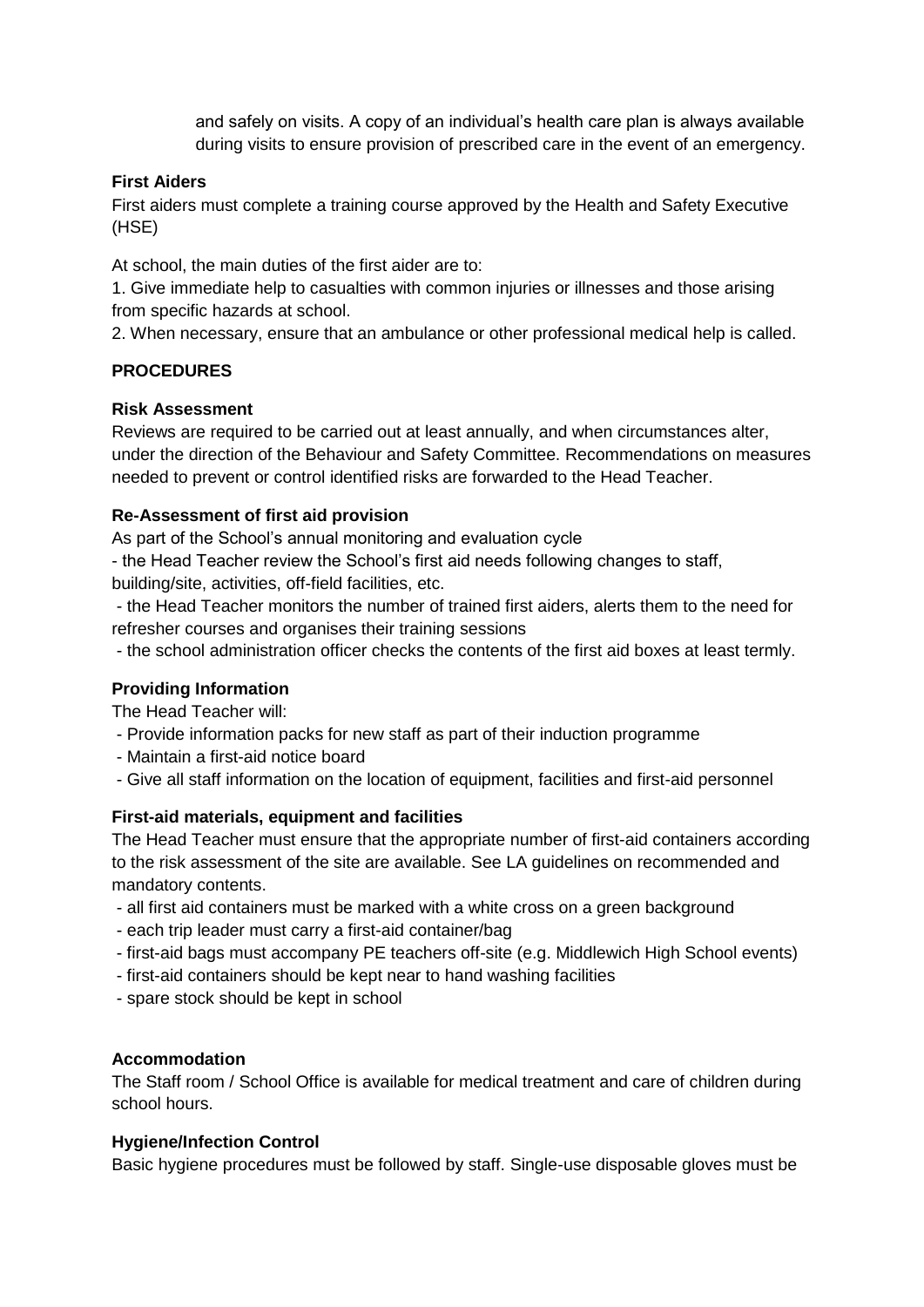worn when treatment involves blood or other body fluids. Care should be taken when disposing of dressings or equipment.

### **REPORTING ACCIDENTS**

### **Record Keeping**

The school will keep a written record in the Accident Records Book of any first aid treatment given by First Aiders or appointed persons. Additional Accident Record booklets should be taken on educational visits away from the school setting.

The accident records include:

- the date, time and place of the incident
- the name and year group of the injured or ill person
- details of the injury/illness and what first aid was given

- what happened to the person immediately afterwards, whether they were fit to remain at school and whether parents were contacted immediately afterwards.

- name and signature of the first aider or person dealing with the incident.

A duplicated copy of the above accident record will be sent home to parents/carers if it is judged by the staff member completing the accident record that this is appropriate in the circumstances.

If the accident requires the pupil to visit the hospital, under advice from the school first aider, then the information will be recorded on the Local Authority (PRIME) account.

### **Statutory Requirements (RIDDOR)**

Under the Reporting of Injuries, Diseases and Dangerous Occurrences Regulations 1995 (RIDDOR) some accidents must be reported to the health and Safety Executive (HSE)

The Head Teacher will keep a record of any RIDDOR reportable injury, disease or dangerous occurrence. This must include: the date and method of reporting: the date, time and place of the event; personal details of those involved and a brief description of the nature of the event or disease.

The following accidents must be reported to the HSE involving employees or self-employed people working on the premises:

- accidents resulting in death or major injury (including as a result of physical violence)

- accidents which prevent the injured person from doing their normal work for more than seven days.

Reportable major injuries are:

- Fracture, other than to fingers, thumbs and toes;
- Amputation:
- Dislocation of the shoulder, hip, knee or spine;
- Loss of sight (temporary or permanent);
- Chemical or hot metal burn to the eye or any penetrating injury to the eye;
- Injury resulting from an electric shock or electrical burn leading to unconsciousness, or requiring resuscitation or admittance to hospital for more than 24 hours;